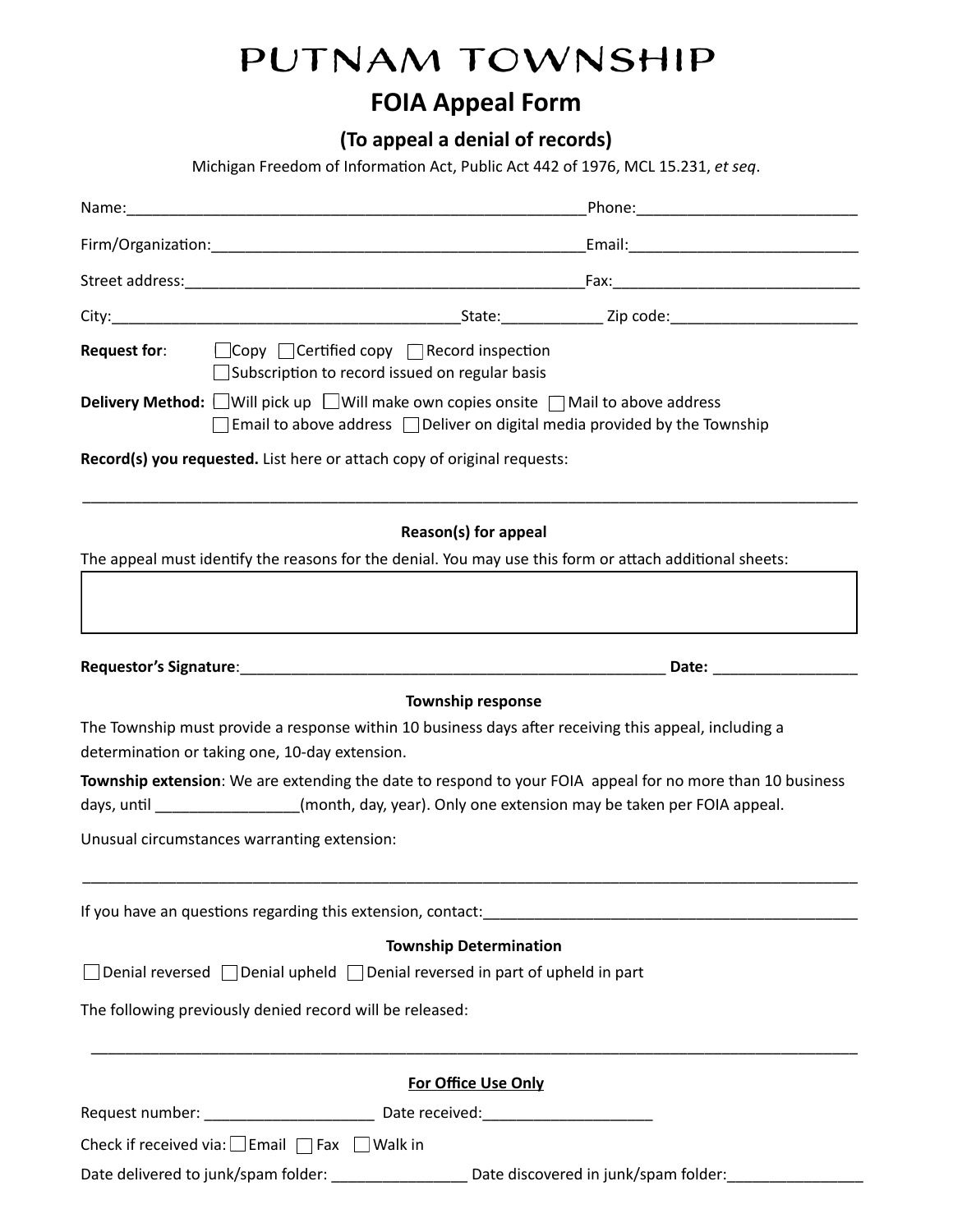## **Notice of Requestor's Right to Seek Judicial Review**

You are entitled under Section 10 of the Michigan Freedom of Information Act, MCL 15.240, to appeal this denial to the Township board or to commence an action in the Circuit Court to compel disclosure of the requested record if you believe they were wrongfully withheld from disclosure. If, after judicial review, the court determines that the Township has not complied with MC 15.2345 in making this denial and orders disclosure of all or a portion of a public record, you have the right to receive attorney's fees and damages as provided in MCL 15.240. (See back of this form for additional information on your rights.)

| <b>Signature of FOIA Coordinator:</b> |  |  |
|---------------------------------------|--|--|
|---------------------------------------|--|--|

## **FREEDOM OF INFORMATION ACT (EXCERPT) Act 442 of 1976**

**15.240 Options by requesting person; appeal; actions by public body; receipt of written appeal; judicial review;** civil action; venue; de novo proceeding; burden of proof; private view of public record; contempt; assignment of action or appeal for hearing, trial, or argument; attorneys' fees, costs, and disbursements; assessment of  **award; damages.** 

Sec. 10.

(1) If a public body makes a final determination to deny all or a portion of a request, the requesting person may do 1 of the following at his or her option:

(a) Submit to the head of the public body a written appeal that specifically states the word "appeal" and identifies the reason or reasons for reversal of the denial.

(b) Commence a civil action in the circuit court, or if the decision of a state public body is at issue, the court of claims, to compel the public body's disclosure of the public records within 180 days after a public body's final determination to deny a request.

(2) Within 10 business days after receiving a written appeal pursuant to subsection  $(1)(a)$ , the head of a public body shall do 1 of the following:

(a) Reverse the disclosure denial.

(b) Issue a written notice to the requesting person upholding the disclosure denial.

(c) Reverse the disclosure denial in part and issue a written notice to the requesting person upholding the disclosure denial in part.

(d) Under unusual circumstances, issue a notice extending for not more than 10 business days the period during which the head of the public body shall respond to the written appeal. The head of a public body shall not issue more than 1 notice of extension for a particular written appeal.

(3) A board or commission that is the head of a public body is not considered to have received a written appeal under subsection (2) until the first regularly scheduled meeting of that board or commission following submission of the written appeal under subsection  $(1)(a)$ . If the head of the public body fails to respond to a written appeal pursuant to subsection (2), or if the head of the public body upholds all or a portion of the disclosure denial that is the subject of the written appeal, the requesting person may seek judicial review of the nondisclosure by commencing a civil action under subsection  $(1)(b)$ .

(4) In an action commenced under subsection  $(1)(b)$ , a court that determines a public record is not exempt from disclosure shall order the public body to cease withholding or to produce all or a portion of a public record